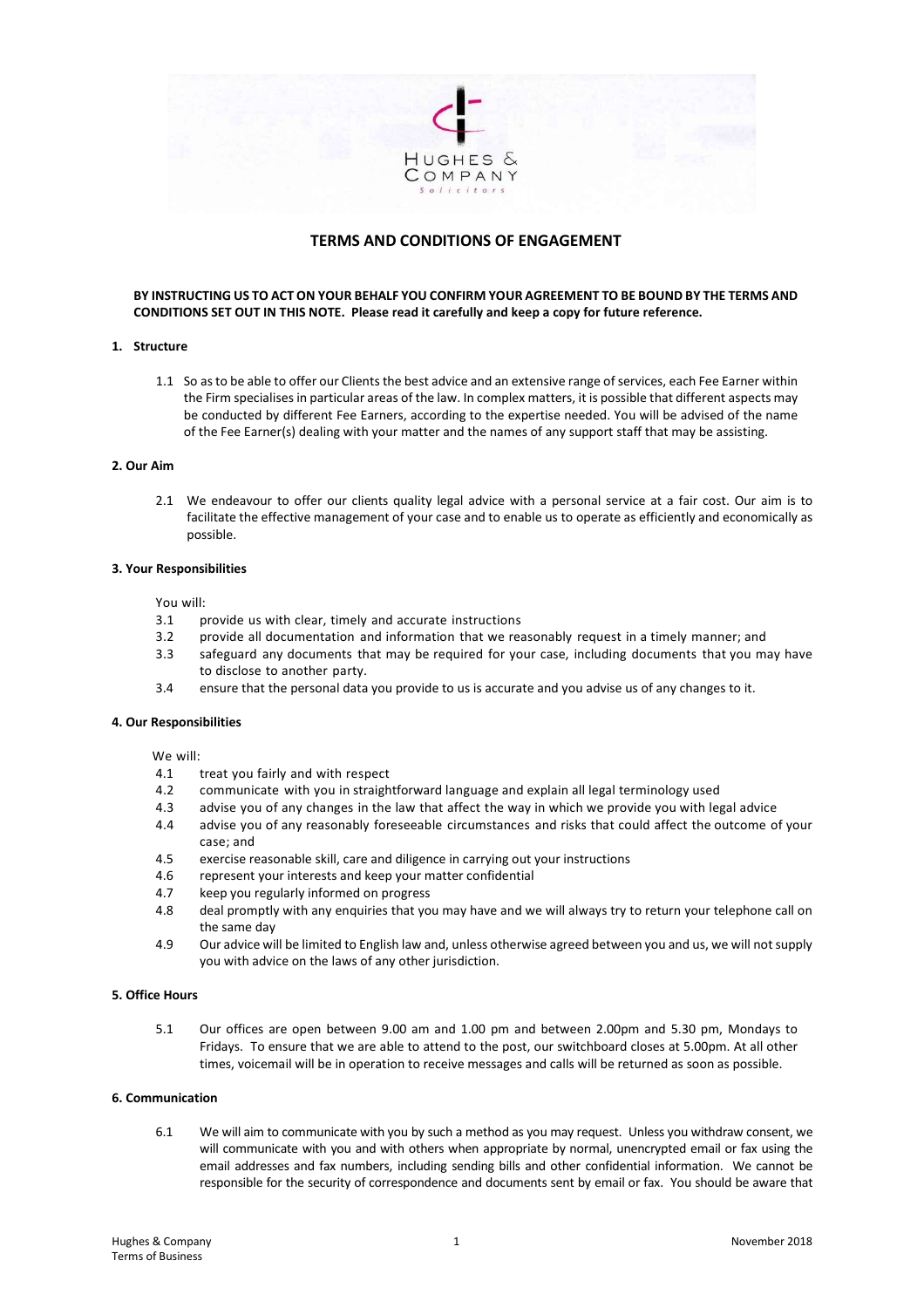emails (in particular when unencrypted) may be intercepted, delayed or corrupted or may fail to be delivered. We make reasonable attempts to exclude from our emails any virus or other defect that might harm a computer or IT system. You undertake to act likewise with any electronic communications you send to us or with any discs or memory sticks or other electronically stored information. Neither you nor we shall have any liability to each other in respect of any claim or loss arising in connection with such a virus or defect in an electronic communication, discs, memory sticks or other electronically stored information other than where such a claim or loss arises from bad faith or wilful default.

## **7. Fees**

- 7.1 Unless we have written to you setting out an agreed fee, our fees will be calculated on the time spent by the Fee Earner(s) or support staff dealing with your matter multiplied by their hourly rate. This includes time spent in advising, consideration and research, the preparation of documents, attendances (meetings and telephone), correspondence (letters, emails, fax etc), travelling and waiting time. Time is recorded in minimum units of 6 minutes which includes dealing with routine letters and other matters. In addition and depending upon the nature of the transaction, we may add a percentage uplift to reflect (1) the complexity of the matter or the difficulty or novelty of the questions raised (2) the skill, labour, specialised knowledge and responsibility involved (3) the number and importance of the documents prepared or perused (4) the place where and the circumstances in which the business or any part of it is transacted (5) the amount of value of any money or property involved (6) the importance of the matter to you. We will also make an additional charge to cover the cost of any photocopying, postages, facsimile transmissions, telephone calls and other sundries.
- 7.2 At the outset we will endeavour to provide an estimate of the anticipated overall costs based upon the then available information. It must be emphasised that this estimate will be, at best, a rough guide. It is often impossible to predict the likely cost of a matter with any accuracy since each matter differs. It may be necessary for us to deal with a number of other parties during the transaction, each of whom may have a different agenda. Some may be co-operative, others may not. It therefore follows, that even in similar transactions, the time taken to resolve them may fluctuate considerably. Our estimate can only be based on 'the average' transaction.
- 7.3 Our charge rates are as follows:-

| • Partners                                | £275.00 per hour   |
|-------------------------------------------|--------------------|
| • Assistant Solicitors & Legal Executives | £220.00 per hour   |
| • Trainees & Legal Assistants             | £180.00 per hour   |
| • Support Staff                           | $£165.00$ per hour |

- 7.4 These rates do not include Value Added Tax (currently 20% but subject to variation from time to time) which will be added to your bill at the appropriate rate. The hourly rates are reviewed six monthly, usually on the 1st May and the 1st November in each year and details of any change will be notified to you in writing. As stated, time is recorded in minimum units of six minutes.
- 7.5 In protracted matters, interim bills will usually be delivered on a monthly or quarterly basis as appropriate. This ensures that Clients are aware of the costs being incurred by them and assists in spreading the cost. It also helps our cash flow, which in turn enables us to maintain competitive rates.
- 7.6 Except in exceptional circumstances, it is our practice, in common with most other firms, to ask our clients to make an initial payment on account of disbursements (payments to be made to others during the course of the transaction, such as search fees or Court fees) at the commencement of a matter. With certain exceptions, we will also ask you for a payment on account of the fees to be incurred.
- 7.7 When your account indicates that the fees or disbursements exceed the payment received on account, we will request a further payment on account. We reserve the right to decline to undertake any work unless we hold a cleared credit balance on account of fees and disbursements. Full credit will be given to you for all payments received on account in the bills delivered. All monies held for Clients in our Clients Account will accrue interest in accordance with the Solicitors Regulation Authority Accounts Rules 2011.
- 7.8 Please specifically note that due to the cost of calculating interest and accounting to Clients, interest accrued of less than £20 will not be paid unless specifically requested by the Client to whom a bill may be delivered for the cost of so doing, calculated at the appropriate fee earners hourly rate.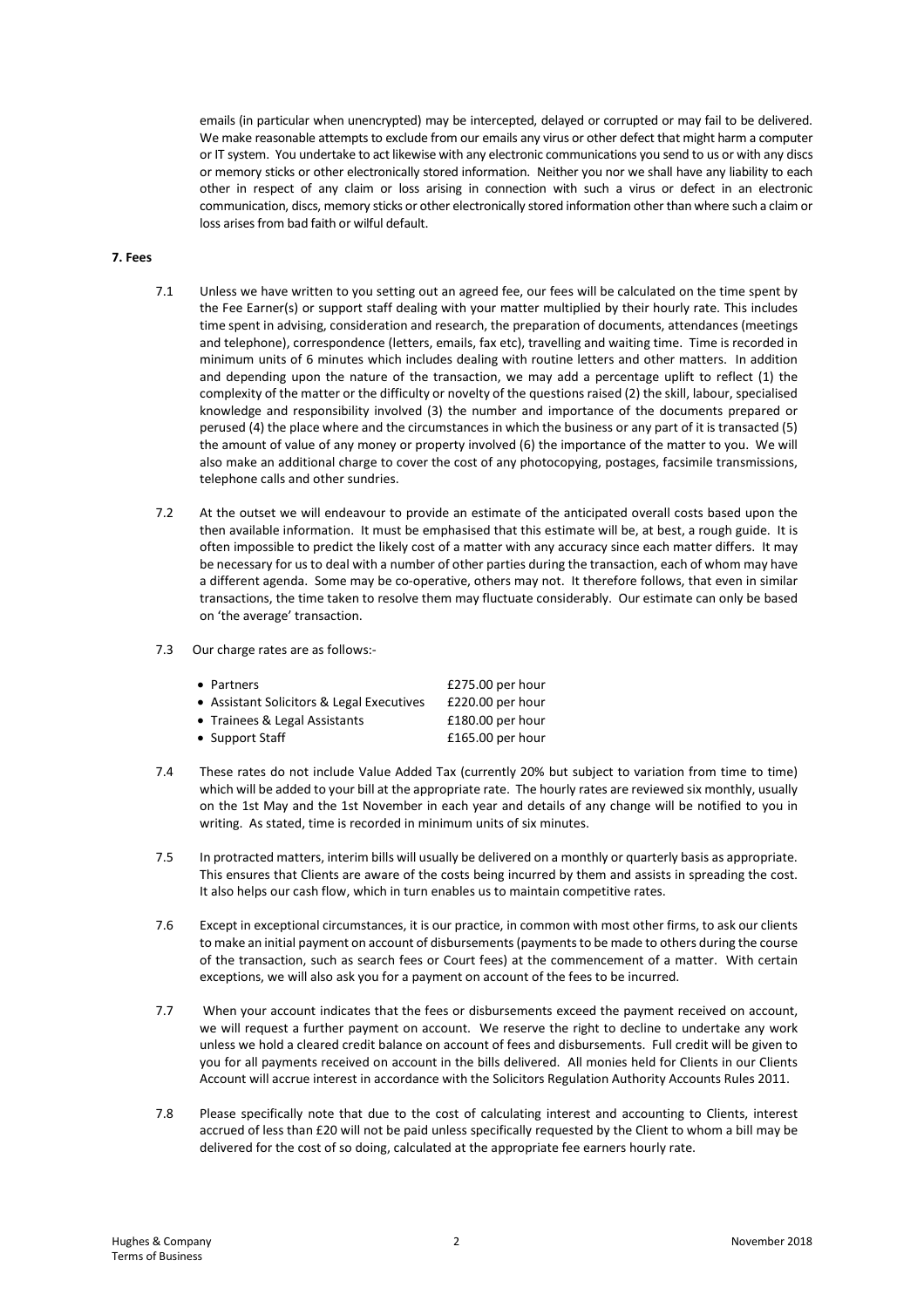- 7.9 Payment of fees is due to us within 28 days of delivery of our bill. Please note, that interest will be charged on any bill outstanding after 28 days from delivery at the rate of 6% per annum above the base rate of HSBC Bank plc until payment is made, apportioned on a daily basis. In addition, a charge of £12 for each item of correspondence or other communication sent in connection with the recovery of overdue accounts will be raised. Court proceedings for recovery of any unpaid bill may be commenced after that period. Until payment is received, we reserve the right to decline to act any further. We will also be entitled to keep all your papers and documents while there is still money owed to us for fees interest and expenses.
- 7.10 You agree that we may deduct any outstanding fees and disbursements from monies received on your behalf before accounting to you (and, where applicable, in date order so that historical bills are paid first).
- 7.11 If, at any time after we have delivered a bill, you find yourself unable to pay it, please tell us. We have all been faced with this situation at some time in our lives and you will not find us unsympathetic in genuine cases of hardship. Too often, due to embarrassment, Clients will simply ignore the bill and our subsequent correspondence. Please do not do so as this can lead to the souring of an otherwise good relationship between us and even to unnecessary Court Proceedings and costs. Provided we are advised of the position, we can usually agree terms acceptable to all parties and even assist in resolving the financial difficulties experienced.

## **8. Clearance of Funds**

- 8.1 Where money is to be paid on your behalf we can only do so if we hold 'cleared funds'. This is because we need certainty that the money is available and also to comply with our Professional Rules. In practice, this means that if you pay by cheque (even if it is a Building Society cheque), you must pay it to us at least SEVEN CLEAR WORKING DAYS (ie excluding weekends and public holidays) before the payment is due to be made. **If we do not hold cleared funds, we will be unable to proceed further.**
- 8.2 Payments made in cash, Bankers Drafts, BACS or CHAPS or other telegraphic transfers between Banks are treated as cleared funds at the time of receipt by our Bank. **In all cases, we must hold cleared funds on the day prior to the day on which the payment is to be made.** Where we have to pay money to you, it will be paid by cheque or bank transfer. It will not be paid in cash or to a third party.
- 8.3 We do not accept payments by credit card but payment may be made by debit card for which no administration fee applies.

#### **9. Other Parties Charges and Expenses**

- 9.1 In some cases and transactions a client may be entitled to payment of costs by some other person. It is important that you understand that in such circumstances, the other person may not be required to pay all the charges and expenses which you incur with us. You have to pay our charges and expenses in the first place and any amounts which can be recovered will be a contribution towards them. If the other party is in receipt of legal aid no costs are likely to be recovered.
- 9.2 If you are successful and a court orders another party to pay some or all of your charges and expenses, interest can be claimed on them from the other party from the date of the court order. We will account to you for such interest to the extent that you have paid our charges or expenses on account, but we are entitled to the rest of that interest.
- 9.3 You will also be responsible for paying our charges and expenses of seeking to recover any costs that the court orders the other party to pay to you or in respect of any steps necessary and taken on your behalf to implement the terms of any Court Order made in your case.
- 9.4 A client who is unsuccessful in a court case may be ordered to pay the other party's legal charges and expenses. That money will be payable in addition to our charges and expenses. Arrangements can be made to take out insurance to cover liability for such legal expenses. Please discuss this with us if you are interested in this possibility.

### **10. Other Means of Funding**

It is important at this stage that we give consideration to alternative means of funding your case and/or minimising your potential exposure for your opponent's costs. In particular we would like you to consider the following:

(i) whether your liability for your own costs may be covered by a policy of insurance in our favour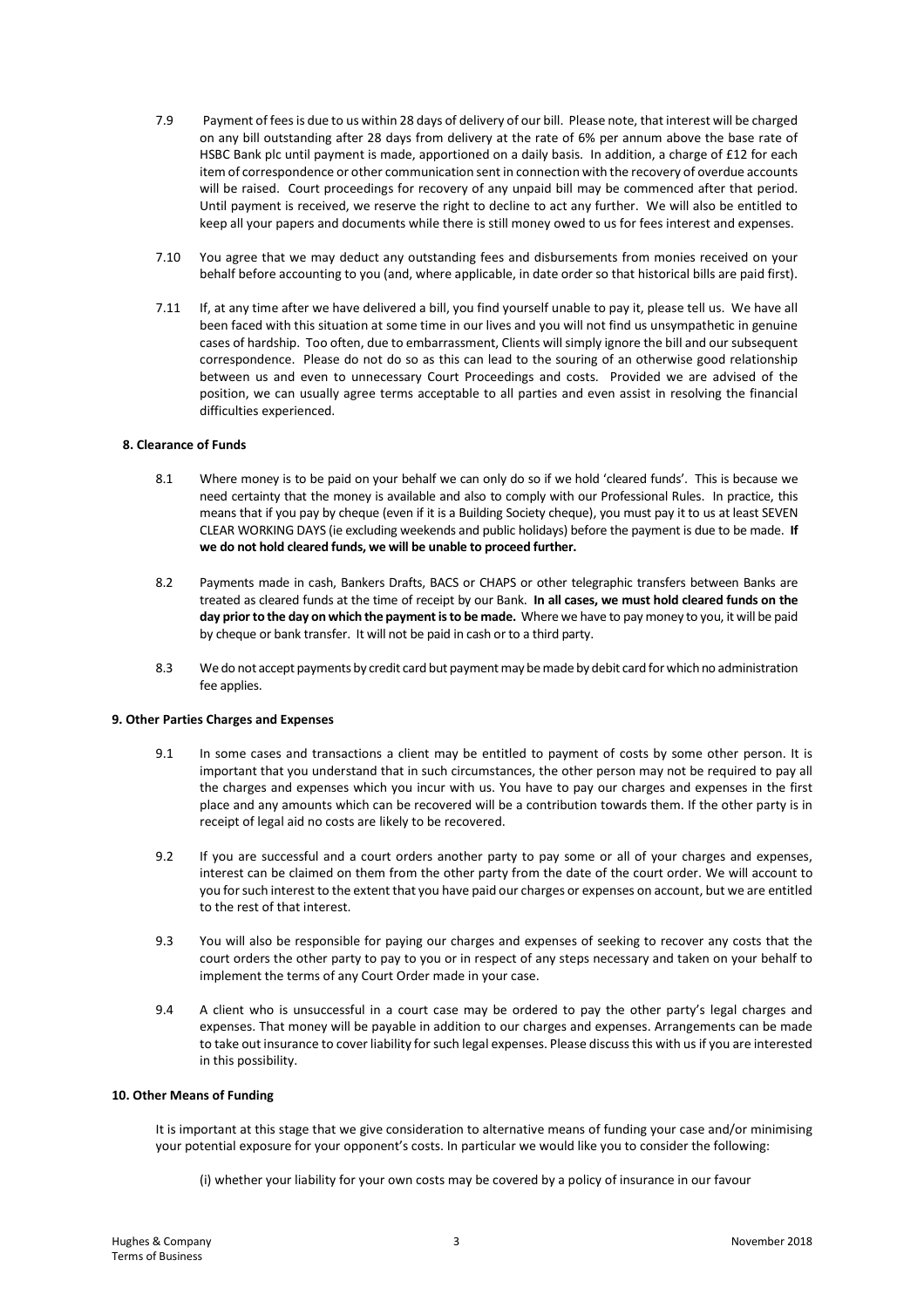(ii) whether your potential liability for your opponent's costs may be covered by an existing policy of insurance or, if not, whether you should consider taking our "after the event" insurance to cover such potential liability

(iii) whether your liability for your own costs and/or those of your opponent may be paid by another party, e.g. your employer or trade union.

If any of the above may be relevant to you, please call us as soon as possible in order that we can take matters further.

## **11. Cost/Benefit**

11.1 We will discuss and will continue to discuss the potential benefit to you in pursuing your case when set against the inevitable expense to you. We will therefore from time to time seek confirmation from you that you wish to proceed with your case.

### **12. Limit of Liability**

- 12.1 You agree and confirm that our liability to you for any loss to you caused as a result of our acting for you in relation to this or any other matter, shall not exceed £3 Million Pounds.
- 12.2 You acknowledge and agree not to make any claim personally against any employee of Hughes & Company Solicitors for any loss to you caused as a result of them acting for you in relation to this or any other matter. In particular, the fact that a Hughes & Company Solicitors employee signs in his or her own name any letter, email or other document in the course of carrying out any work will not mean that he or she is assuming any personal liability separate to, that of Hughes & Company Solicitors. This does not affect Hughes & Company Solicitors liability as a firm and you accept that any claim brought in respect of a matter upon which we are instructed will be made against Hughes & Company Solicitors and not against any Hughes & Company Solicitors employee.
- 12.3 Nothing contained within these terms of business will limit any liability that we may have to you in respect of any loss caused by our fraud, dishonesty or fraudulent misrepresentation or in any other situation where we are prohibited in law from excluding or limiting liability, including in respect of any death or personal injury resulting from our negligence.
- 12.4 We acknowledge no liability or responsibility of any kind toward any person(s) except you unless we expressly agree in writing with you and with any other person(s) that the latter shall be entitled to receive or rely upon our legal advice and, if so, on what terms they shall be able to receive or rely.
- 12.5 We cannot be responsible for, or guarantee the correctness, completeness or timely delivery of advice which may be received from other advisors, consultants or experts acting or advising in relation to your case.

### **13. Financial Services and Insurance Contracts**

13.1 If, while we are acting for you, you need advice on financial investments or insurance contracts, we may have to refer you to someone who is authorised by the Financial Conduct Authority, as we are not. However, as we are regulated by the Solicitors Regulation Authority, we may be able to provide certain limited financial investment services or insurance mediation activity where these are closely linked to the legal work we are doing for you. We are not authorised by the Financial Conduct Authority, however, we are included on the Register maintained by them. The Register can be accessed via the Financial Conduct Authority website at www.fca.gov.uk/register

## **14. Identity Disclosure and Prevention of Money Laundering and Terrorist Financing**

- 14.1 We are legally obliged to establish appropriate procedures to prevent our company from being used to assist in criminal activity. These procedures require us to verify the identity of our clients and you must provide us with this information if we so request. We are entitled to refuse to act for you if you fail to supply appropriate proof of identity for yourself or for any person whom you may represent.
- 14.2 If you are a new client, or an existing client who has not previously supplied us with proof of ID, you will be required to supply us with one item from list A and one item from list B. If you are sending these items by post you will need to have them certified by another Solicitor or Notary Public. If you are bringing the original documents to our office we will certify them.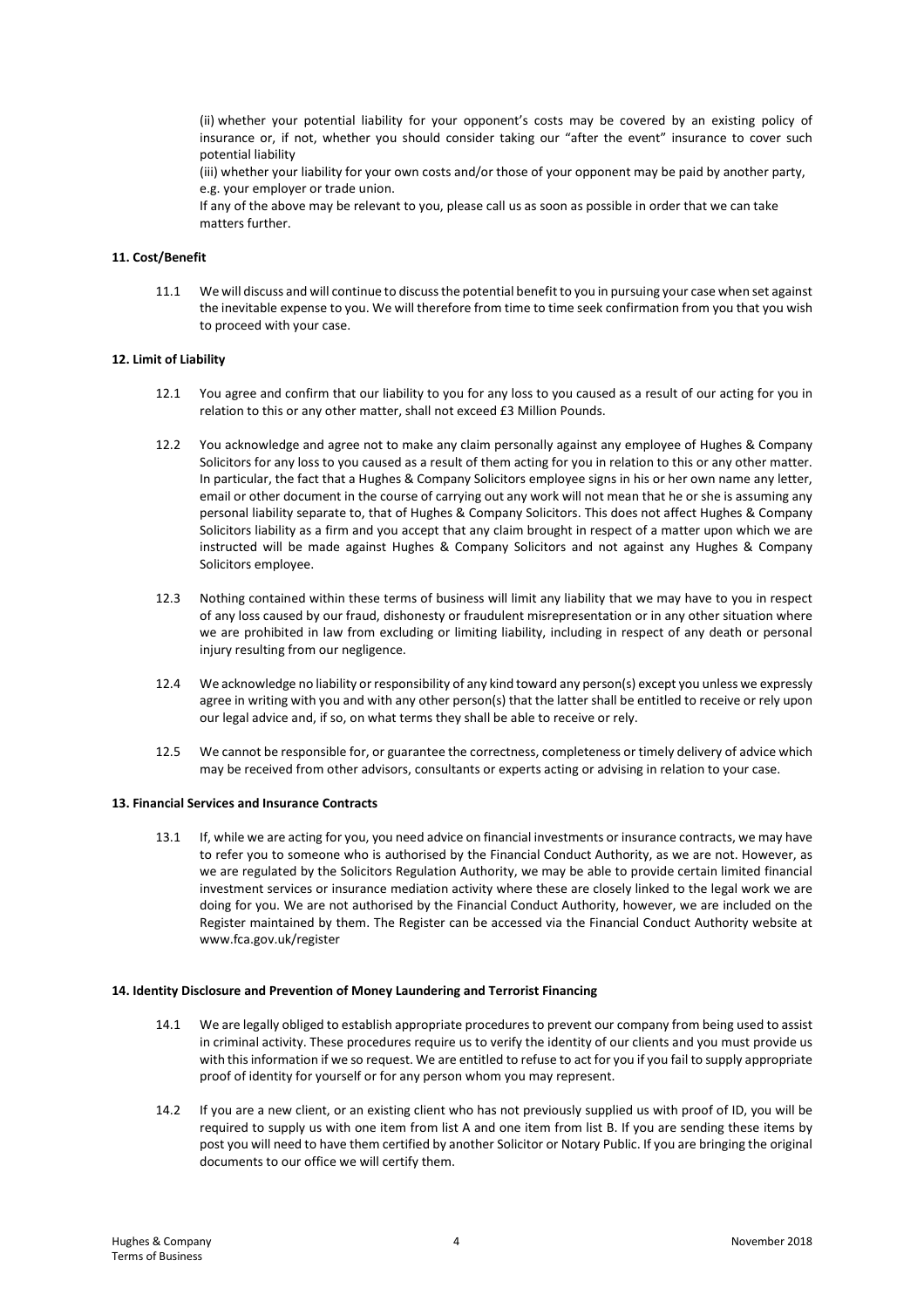List A: Proof of identity

- (i) Current Passport (signed)
- (ii) Current UK Photocard and Driving Licence

List B: Address Verification

- (i) A utility bill for supply of electronic, water, or landline telephone bill. The bill must be less than 3 months old. Mobile phone bills are not acceptable.
- (ii) Television Licence renewal notice
- (iii) Council Tax bill, provided that it is less than 3 months old
- (iv) Recent tax coding notice
- (v) Recent mortgage statement
- (vi) Credit card/ bank statement , providing that it is less than 3 months old
- 14.3 If we are aware or have reasonable grounds to suspect that you, or another party to the matter, have committed a criminal offence, we may be required to report the offence to the National Crime Agency. In certain circumstances, this may require us to cease acting for you until we have been cleared by them to continue to act; and in certain circumstances, not to inform you or give any indication that we have reported the matter.
- 14.4 Under anti-money laundering and anti-terrorist financing legislation, we may need to raise enquiries as to the source of funds to be used to pay our bill. As stated in our cash policy we will only accept cash payment up to a sum of £300. If you try to deposit cash directly with our bank, we may decide to charge you for any additional checks we decide are necessary to prove the source of the funds.
- 14.5 In addition, we do not accept funds from any source unless that source is one which has been identified to our satisfaction and from which we have agreed to accept funds. In the event that we are unable to accept funds from the source in question, you will remain responsible for the payment of our fees, expenses, disbursements and VAT and the discharge of any other liabilities which the funds were intended to meet.

### **15. Cybercrime: Bank Details**

- 15.1 Please be aware that there is a significant risk posed by cyber fraud, specifically in relation to email accounts and bank account details.
- 15.2 Please note that our bank details will not change during the course of a transaction. Hughes & Company will NOT notify changes to our bank account by email. If you receive any communications suggesting that the firm's bank account details have changed, you should contact the firm via the number on the firm's website or headed notepaper immediately to confirm the details before making payment. Please be aware that a phishing email purporting to be from Hughes & Company may contain a fraudulent telephone number. We will not accept responsibility if you transfer money into the incorrect account.

#### **16. Speaking to your lender**

 16.1 Where we are also acting for your proposed lender in this transaction, this means we have a duty to make a full disclosure to the mortgagee of all relevant facts relating to you, your purchase and mortgage. That will include disclosure of any discrepancies between the mortgage application and information provided to us during the transaction and any cashback payments or discount schemes which a seller is providing you. If a conflict of interests arises, we must cease to act for you in this matter.

#### **17. Confidentiality**

- 17.1 Solicitors are under a professional and legal obligation to keep the affairs of the client confidential.
- 17.2 Our confidentiality obligations are subject to certain exceptions, including where disclosure is required by law, regulation or an order of the court. An example is where solicitors may be required by statute to make a disclosure to the National Crime Agency where they know or suspect that a transaction may involve money laundering or terrorist financing. Under the legislation, we may not be able to tell you that a disclosure has been made or the reasons for it and we may have to stop working on your matter without telling you why. This is because the law prohibits "tipping off".
- 17.3 Our firm may be subject to accounting, audit or quality checks by external firms or organisations. Information from your file may therefore be made available in such circumstances. We will always aim to obtain a confidentiality agreement with the third party.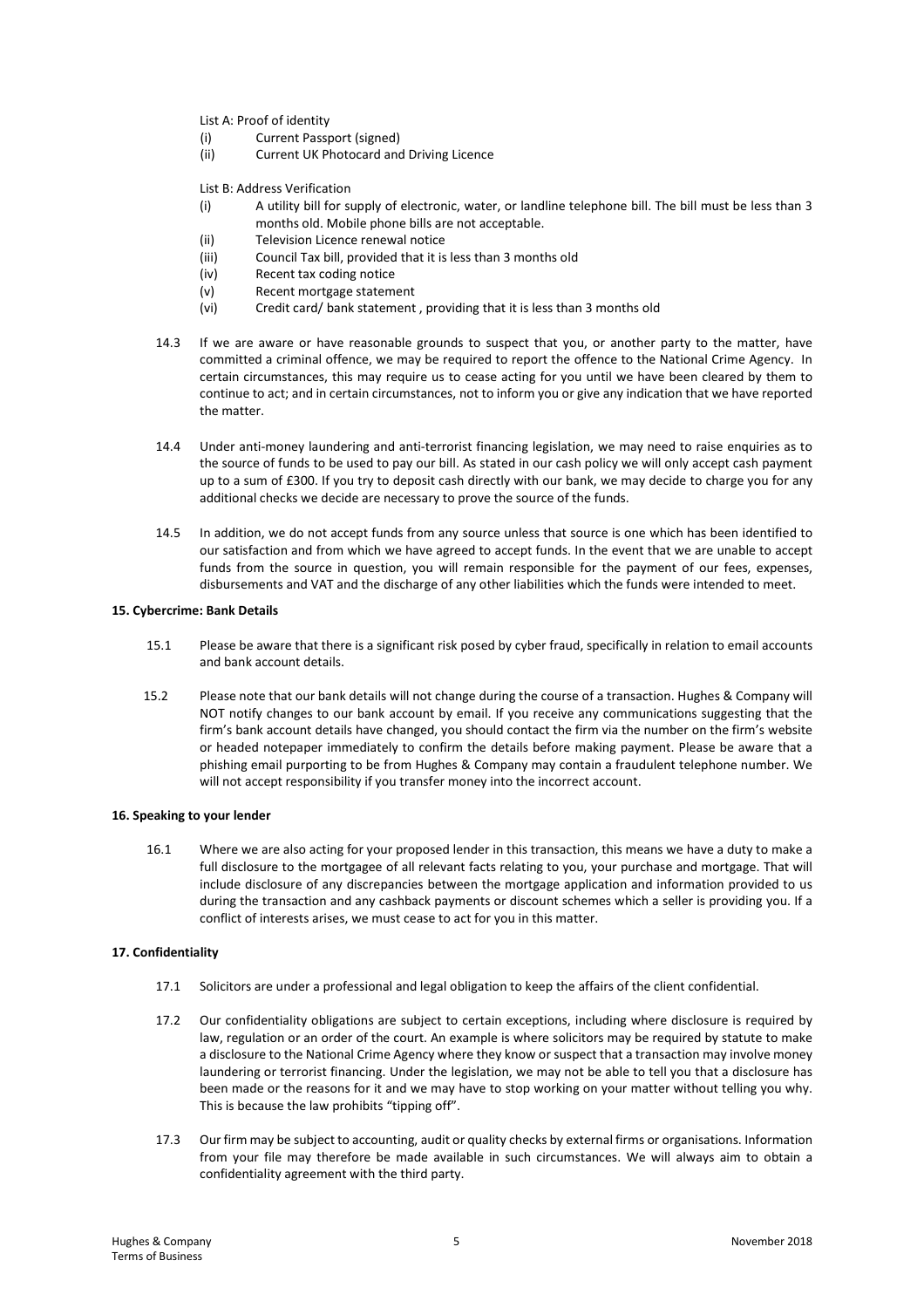17.4 In addition, we may disclose your confidential information to third parties such as advisors, consultants or experts, including Counsel acting or advising in relation to your case. We will always aim to ensure that the persons to whom we may disclose your confidential information comply with our confidentiality requirements.

## **18. Legal Privilege**

18.1 Please note that any documents sent to us will only be privileged from disclosure to a third party if they are sent to us by you or those individuals on your behalf who are entitled to instruct us; and they relate to the giving or receiving of legal advice in connection with your rights and obligations. This is a complex area of law which we would be happy to discuss with you in more detail, should you require.

## **19. Data Protection**

- 19.1 We will use your personal data primarily to provide legal services to you, but also for related purposes, as described in the attached Privacy policy including:
	- Conducting checks to identify you, verify your identity and screen for financial or other sanctions
	- Gathering and providing information required by or relating to audits, enquiries and investigations by regulatory bodies
	- Complying with professional, legal and regulatory obligations that apply to our business
	- Ensuring business policies are adhered to, e.g. policies covering security and internet use
	- Operational reasons, such as improving efficiency, training and quality control
	- Ensuring the confidentiality of commercially sensitive information
	- Statistical analysis to help us manage our practice e.g. in relation to our financial performance, client base, work type or other efficiency measures
	- updating client records
	- preventing unauthorised access and modifications to systems
	- preparing and filing statutory returns
	- ensuring safe working practices, and monitoring and managing staff absences and staff access to systems and facilities
	- staff administration and assessments, monitoring staff conduct, and disciplinary matters
	- marketing our services
	- credit reference checks via external credit reference agencies
	- external audits and quality checks e.g. for the Law Society's CQS accreditation
- 19.2 Our use of your personal data is subject to your instructions, the EU General Data Protection Regulation (GDPR), other relevant UK and EU legislation and our professional duty of confidentiality.
- 19.3 Hughes & Company is a data controller for the purpose of the GDPR and other relevant data protection legislation. We have nominated Nicola King as the firm's representative for the purpose of the GDPR.
- 19.4 We take your privacy very seriously. Please read the attached Privacy policy carefully as it contains important information on:
	- what personal data we collect about you and how that data is collected
	- how, why and on what grounds we use your personal data
	- who we share your personal data with
	- where your personal data is held and how long it will be kept
	- whether your personal data may be transferred out of the European Economic area and, if so, the measures taken to protect that data
	- your rights in relation to the personal data we hold or use
	- the steps we take to secure your personal data
	- how to make a complaint in relation to our use of your personal data
	- how to contact us with any queries or concerns in relation to your personal data
- 19.5 We may use your personal data to send you updates (by email, text, telephone or post) about legal developments that might be of interest to you and/or information about our services, or new services or products. You have the right to opt out of receiving promotional communications at any time by:
	- contacting us by emailing dpo@hughesandco.co.uk
	- using the 'unsubscribe link in emails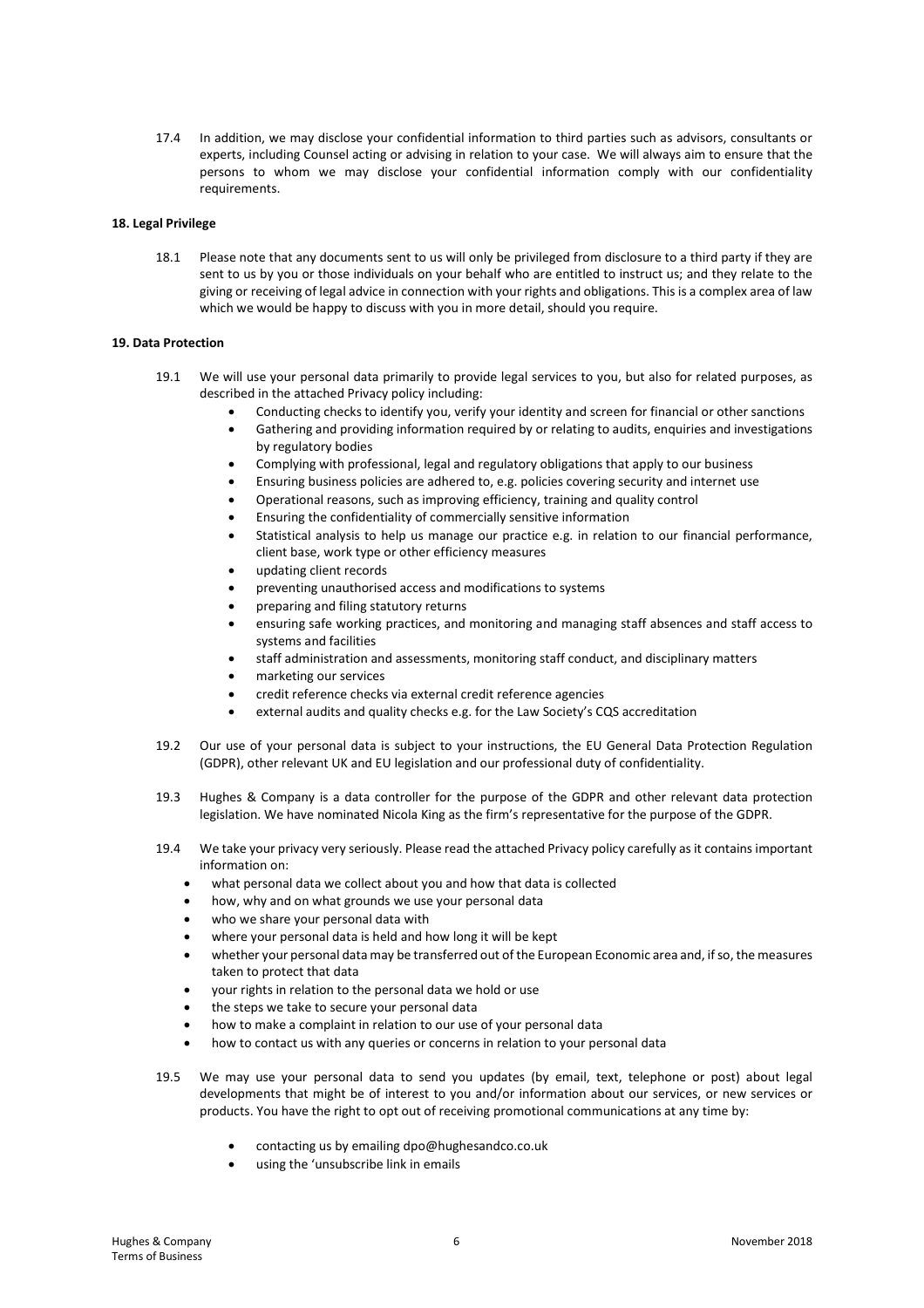### **20. Storage and Retrieval of Files**

- 20.1 After completing work on your case, we are entitled to keep all your papers and documents while there is money owing to us for our charges and expenses. In addition and due to the difficulties in storing completed files, unless you instruct us otherwise and in writing, you agree that, having first electronically stored or taken microfilm copies, we may arrange for the security destruction of your file(s) and papers after the delivery of our bill. Where it later becomes necessary to retrieve or make copies of the microfilmed/electronic files, you agree to pay our reasonable fees for doing so. We will not of course destroy any documents such as wills, deeds and other securities, which you ask us to hold in safe custody. No charge will be made to you for such storage unless prior notice in writing is given to you of a charge to be made from a future date which may be specified in that notice.
- 20.2 If we retrieve papers or documents from storage in relation to continuing or new instructions to act in accordance with your affairs, we will be entitled, at our discretion, to make a retrieval charge of £30 plus VAT. We may also make a charge for producing stored papers or documents to you or another at your request. We may also charge for reading, correspondence or other work necessary to comply with your instructions.
- 20.3 Should we accidentally lose or damage documents or papers we will pay for their replacement or repair, whichever is the lower cost, insofar as is possible. However, we will not be liable for any intrinsic or sentimental value.
- 20.4 We may disseminate documents arising from client matters to our staff on internal databases or intranets (which are confidential to the firm).

## **21. Outsourcing**

21.1 We may outsource certain functions, such as our IT, cashiers and accounting, to trusted third parties. Where we do so, our duty of confidentiality to you will be upheld at all times and your interests protected by a comprehensive confidentiality agreement

## **22. External auditing and due diligence**

- 22.1 External firms or organisations may conduct audit or quality checks on our practice from time to time. They may wish to audit or quality check your file and related papers for this purpose. It is a specific requirement imposed by us that these external firms or organisations fully maintain confidentiality in relation to any files and papers which are audited or quality checked.
- 22.2 Your files may also be reviewed in a due diligence exercise relating to the sale or transfer of all or part of our business, the acquisition of another business by us or the acquisition of a new business. If you do not wish your file to be used in this way, please let us know as soon as possible.
- 22.3 For information on external auditing and due diligence in relation to your personal data, see the attached Privacy Policy

#### **23. Complaints**

23.1 Our aim is to offer all our clients an efficient and effective service at all times. We hope that you will be pleased with the work we do for you. If you have any problem with any aspect of the service we have provided to you or about a bill, please let us know.

We will try to resolve any dissatisfaction quickly and we operate a complaints handling procedure to help us to resolve the problem between ourselves. A copy of this procedure is available upon request and will be sent to you by our Complaints Handling, Peter Hughes, upon notification of a complaint.

23.2 If for any reason we are unable to resolve the problem between us, then you can ask the Legal Ombudsman to consider the complaint. The address is the Legal Ombudsman PO Box 6806 Wolverhampton WV1 9WJ - Tel no 0300 555 0333 www.legalombudsman.org,uk. Normally you will need to bring a complaint to the Legal Ombudsman within 6 months of receiving a final written response from us about your complaint and within 6 years of the act or omission about which you are complaining. Please note the Legal Ombudsman service cannot be used by businesses, or most other organisations unless they are below a certain size.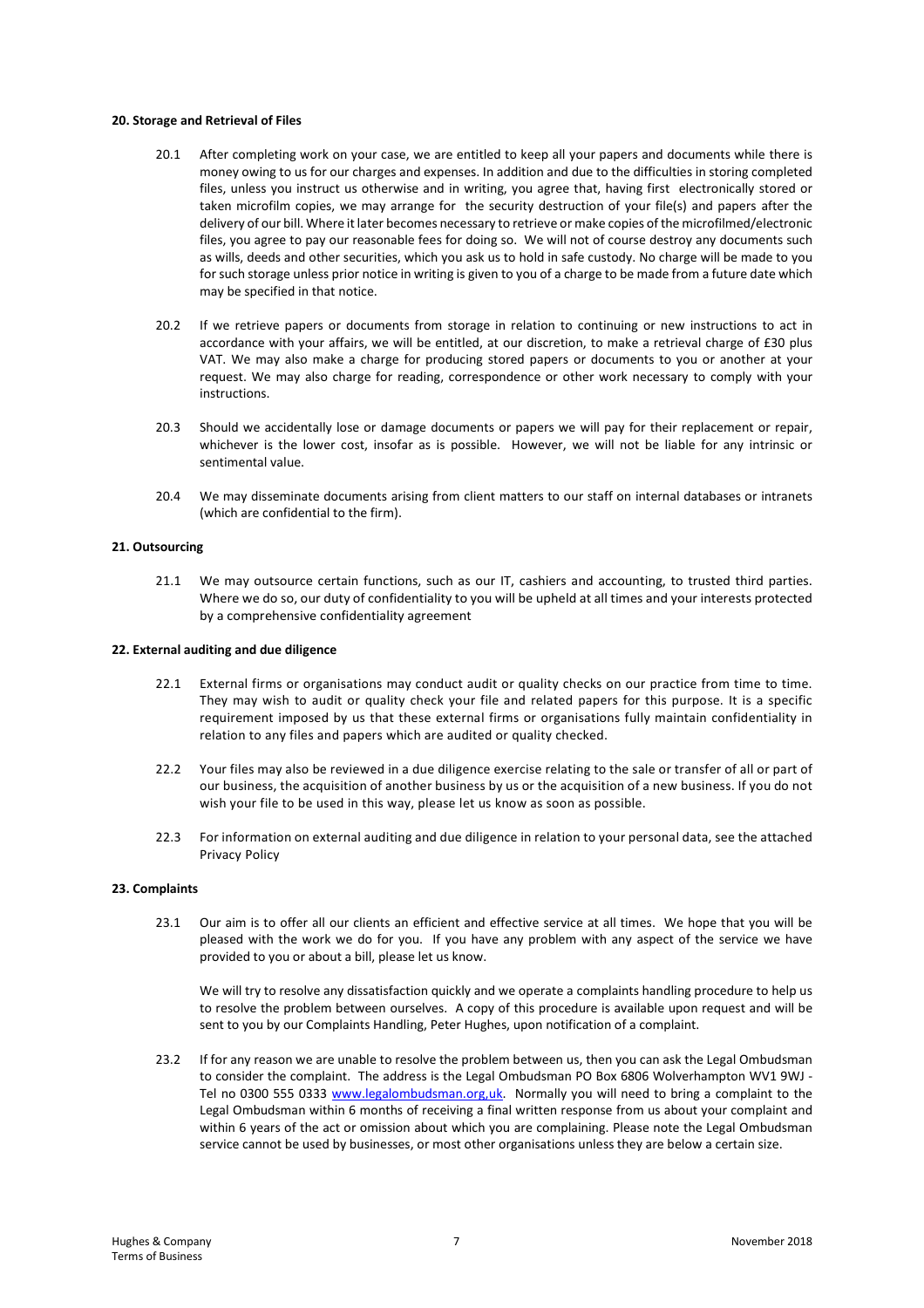- 23.3 Under the EU Directive on Consumer Alternative Dispute Resolution, alternative complaint bodies to the Legal Ombudsman exist which are competent to deal with complaints about legal services. Should both you and our firm wish to use such a scheme, we agree to use the services of ProMediate (UK) Limited (Tel: 01928 732 455 www.promediate.co.uk) in those circumstances.
- 23.4 If we are unable to resolve your complaint, and it relates to a contract we entered into online or by any other electronic means, you may also be able to submit your complaint to a certified alternative dispute resolution (ADR) provider in the UK via the EU 'ODR Platform'.

The ODR platform is an interactive website offering a single point of entry for disputes between consumers and traders relating to online contracts. The ODR platform is available to consumer clients only, i.e. where you have instructed us for purposes outside your trade, business, craft or profession.

The website address for the ODR platform is http://ec.europa.eu/odr

- 23.5 As well as your right to complain about any of our bills under our complaints procedure, you can also apply for the bill to be assessed by the court under Part III of the Solicitors Act 1974, in which case the Legal Ombudsman may not consider your complaint.
- 23.6 Our aim is to have a long term involvement with our clients and for our clients to be happy to recommend our services to others. Should you have any suggestions in relation to your engagement of the firm as to how we can improve or enhance our service we would be very pleased to hear from you.

## **24. Equality and Diversity**

24.1 We are committed to promoting equality and diversity in all our dealings with clients, third parties and employees. The firm is a signatory to The Law Society's Diversity and Inclusion Charter. Please contact us if you would like a copy of our equality and diversity policy.

#### **25. Indemnity Insurance**

- 25.1 Hughes & Company's professional indemnity insurers covering the firm's practice in England and Wales are Inter Hannover who can be contacted through Lockton Professions DX 765, London City or The St Botolph Building, 138 Houndsditch, London EC3A 7AG.
- 25.2 The value of our standard cover is £3,000,000 and has territorial coverage of England and Wales. Our certificate of insurance is available for inspection at our office. Top up insurance is obtained where necessary.

## **26. Termination**

- 26.1 You may terminate your instructions to in writing at any time but we will be entitled to keep all your papers and documents while there is money owing to us for our charges and expenses. If at any stage you do not wish us to continue doing work and/or incurring charges and expenses on your behalf, you must tell us this clearly in writing.
- 26.2 We can only decide to stop acting for you with good reason for example, if you do not pay an interim bill or comply with a request for payment on account; there is a conflict of interest or our continuing to act would be impractical, unethical or contravene legal or regulatory requirements. If we decide to stop acting for you, we will tell you the reason and give you notice in writing.

## **27. Force Majeure**

27.1 We will not be in breach of these terms of business nor liable for delay in performing, or failure to perform, any of our obligations under these terms, if such delay or failure results from events, circumstances or causes beyond our reasonable control. In such circumstances we are entitled to a reasonable extension of the time for performing our obligations. If the period of delay or non-performance continues for more than three (3) months, you may terminate this agreement by giving 14 days' written notice.

### **28. Your Right to Cancel**

28.1 If we have not met with you in person, The Consumer Contracts (Information Cancellation and Additional Charges) Regulations 2013 apply to this matter. This means that you have the right to cancel your instructions